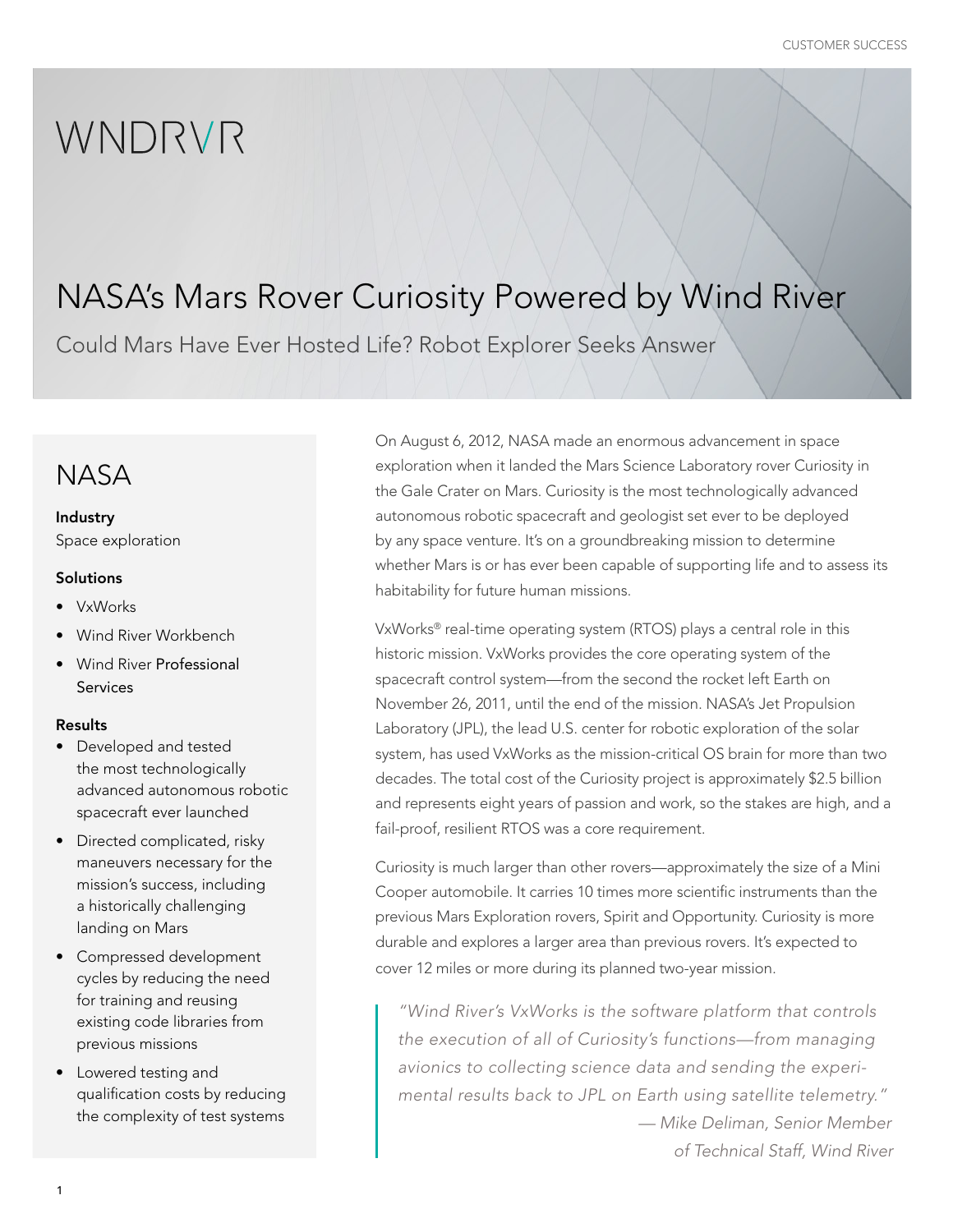### The Challenge

The long journey to Mars through the harsh environment of space presented the Curiosity navigation team with an extensive list of challenges to get the craft safely to its destination. Now that it has landed, the craft must run various science packages to gather and process samples and photographs from the environment and transmit the data back to Earth.

To date, the most impressive accomplishment was completing a more precise, complex landing than any previous mission—within a 12.4-mile radius. The landing sequences, called "EDL" for "entry, descent, and landing," presented the most action-packed operations aside from the initial launch.

Because Curiosity is the biggest, most capable Mars rover yet, it required a new type of landing to reach the ground safely. In the EDL, referred to as the "seven minutes of terror," the craft had to slow down from more than 13,000 miles an hour to zero. It had to hit the atmosphere at precisely the right angle, endure extreme heat, open and detach from its parachute, fire rocket engines to slow the descent, drop down on four cables, lock its wheels in place, and cut the cables at touchdown.

"Wind River's VxWorks helped manage the terror in the seven minutes of EDL, making this incredible feat possible," explains Mike Deliman, senior member of the technical staff at Wind River®. "The role VxWorks plays during the landing process is similar to the role it plays in the autonomous devices we use every day without knowing it's there."

Another hair-raising challenge before EDL was performing trajectory correction maneuvers. This is the precise science of adjusting the craft so it lands in the correct location. Again, VxWorks was at the helm.

"VxWorks directs the Deep Space Network's giant antennae that capture radio signals from the craft and help determine its current location and trajectory," Deliman says. "Prior to the landing, engineers used this data to adjust the craft's course so it would land on target."

These are only a few examples of the many critical operations Curiosity must perform to successfully complete its mission. One of the largest challenges is that given the extremely cost- and time-intensive process of putting a spacecraft such as Curiosity on the surface of Mars, there's no tolerance for failure.

#### The Solution

With a long record of success with VxWorks on more than 20 missions, NASA JPL decided to deploy VxWorks once again when it began its work on Curiosity. The engineering team used Wind River Workbench for development and debugging.

Early in the project, JPL also turned to Wind River Professional Services for accelerating the integration of VxWorks and optimizing the use of VxWorks in critical areas. Now that Curiosity is out of the lab and onto the surface of Mars, VxWorks, running on BAE Systems' radiation-hardened RAD750 processor, continues to play a critical role. It performs complex, mission-critical tasks, such as trajectory, descent and ground operations control, data collection, and Mars-to-Earth communication relay.

The key functionalities of Curiosity can be divided into two categories. First, there are avionics functions, or everything necessary to keep the craft in flight and on course—such as the rockets and the motors that run the wheels. Second, there are science packages, responsible for gathering and processing environmental and photographic samples using tools such as spectrometers, drills, and cameras.